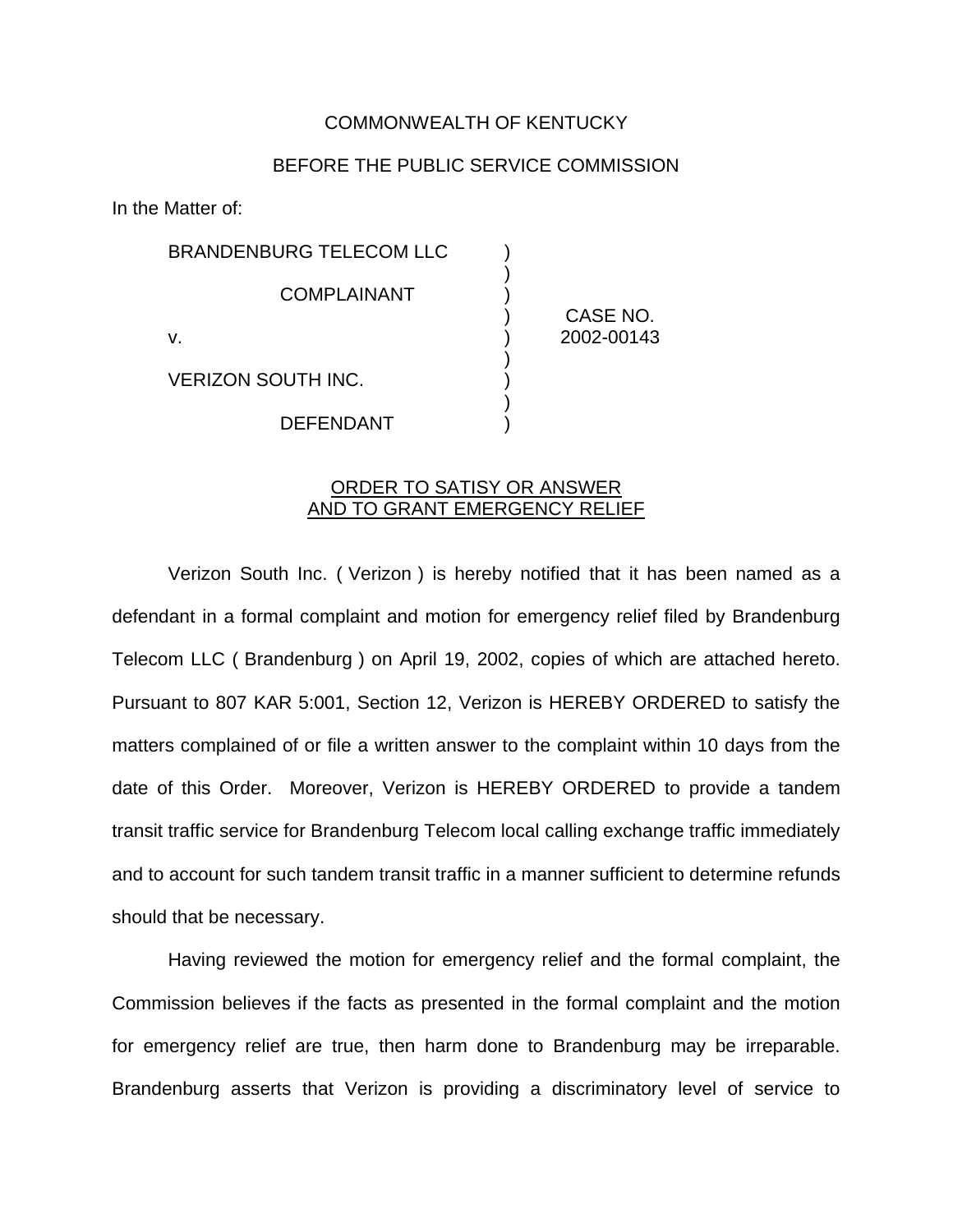Brandenburg vis-a-vis Verizon s own customers. Brandenburg also asserts that Verizon has the technical feasibility to provide transit traffic to 304 NXX customers. Moreover, Brandenburg asserts that Verizon will be reimbursed for third-party charges that Verizon may occur while transiting Brandenburg s traffic. The Commission finds that this is a customer use issue. Brandenburg s customers should not incur long-distance toll charges for local calls where Verizon s customers would not incur such charges for the identical call.

The interconnection agreement approved by this Commission in Case No. 2001- 00224,<sup>1</sup> in Section 12.1 defines tandem transit traffic. The traffic in question is routed to a third-party tandem switch. Brandenburg asserts that there is no contractual or other restriction requiring that the Brandenburg traffic must proceed directly from the Verizon tandem to the CMRS carrier s central office without ever encountering another tandem along the call s route.<sup>2</sup> Thus, the Commission finds that Brandenburg has established a prima facie case for breach of the agreement ordered by this Commission, and thus, of violation of the Commission s Order.

Accordingly, IT IS THEREFORE ORDERED that:

1. Verizon shall satisfy or answer this complain within 10 days of this Order.

2. Verizon shall begin immediately transiting all Brandenburg traffic destined for telephone numbers within the same local calling exchange including traffic destined

<sup>&</sup>lt;sup>1</sup> Case No. 2001-00224, Petition of Brandenburg Telecom LLC for Arbitration of Certain Terms and Conditions of Proposed Agreement with Verizon South Inc. Pursuant to the Communications Act of 1934, as Amended by the Telecommunications Act of 1996.

 $<sup>2</sup>$  Complaint at 5.</sup>